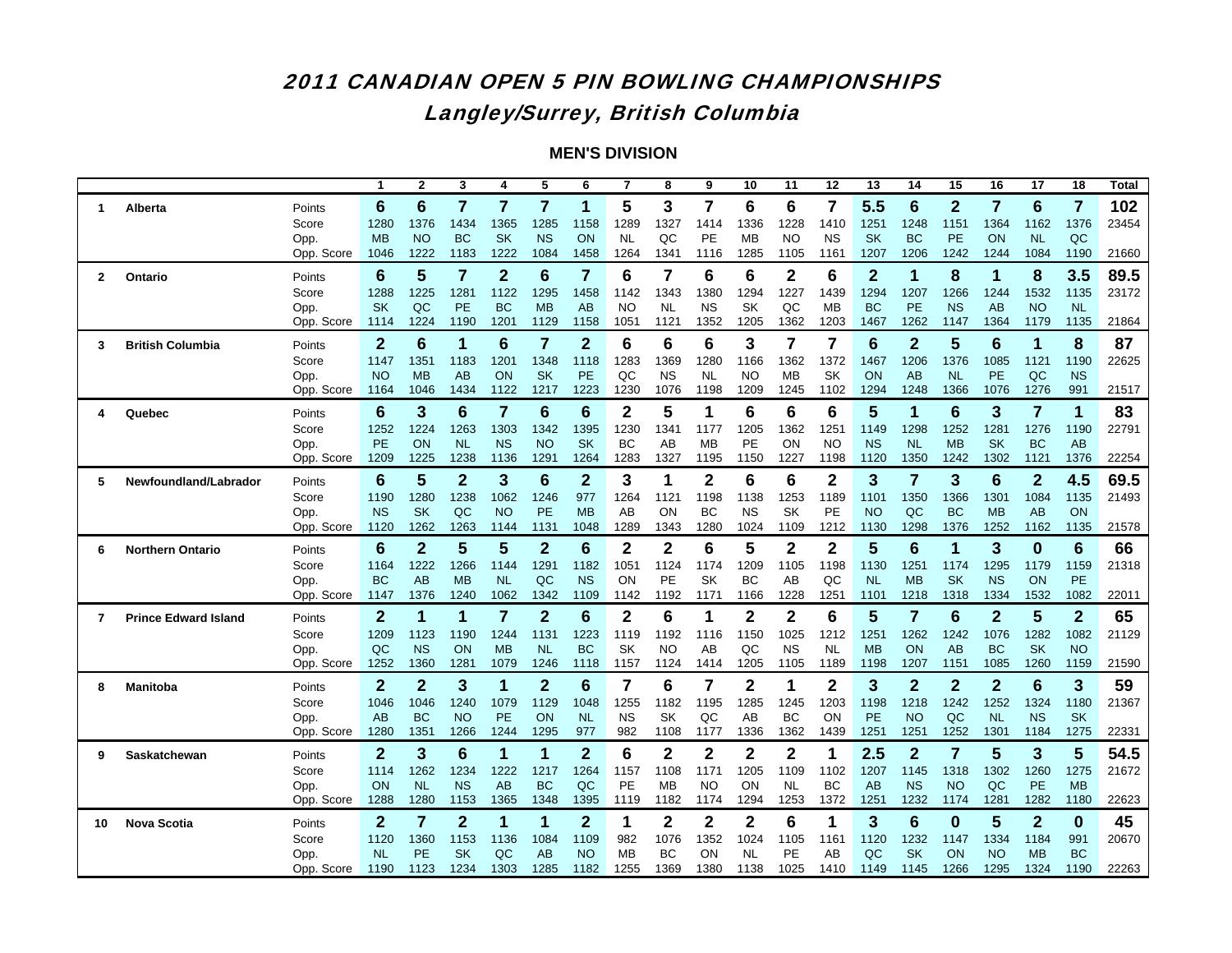## Langley/Surrey, British Columbia

| <b>Alberta</b> |                                                 | 1              | $\mathbf{2}$        | 3               | 4                    | 5                    | 6                          | $\overline{7}$ | 8                  | 9                  | 10                 | 11                | 12                 | 13                   | 14             | 15                   | 16                 | 17                   | 18                  | <b>Total</b>   |
|----------------|-------------------------------------------------|----------------|---------------------|-----------------|----------------------|----------------------|----------------------------|----------------|--------------------|--------------------|--------------------|-------------------|--------------------|----------------------|----------------|----------------------|--------------------|----------------------|---------------------|----------------|
| 321            | <b>Adam Weber</b><br>Score                      | 306            | 311                 | 276             | 285                  | 249                  | 161                        | 300            | 292                | 256                | 328                | 105               | 330                | 302                  | 271            | 256                  | 228                | 302                  | 299                 | 4857           |
|                | HIGH: 330 Frames                                | 10             | 10                  | 10              | 10                   | 10                   | 10                         | 10             | 10                 | 10                 | 10                 | 6                 | 10                 | 10                   | 10             | 10                   | 10                 | 10                   | 10                  | 176            |
|                | AVERAGE: 275.97 Points                          | $\overline{1}$ | $\overline{1}$      | $\mathbf{0}$    | $\overline{1}$       | $\overline{1}$       | $\overline{0}$             | $\mathbf{1}$   | $\mathbf{1}$       | $\mathbf{1}$       | $\mathbf 0$        | $\mathbf 0$       | $\mathbf{1}$       | $\overline{1}$       | $\overline{1}$ | $\Omega$             | $\overline{1}$     | $\overline{1}$       | $\overline{1}$      | 13             |
| 322            | T. J. Carriere<br>Score                         | 217            | 322                 | 279             | 328                  | 283                  | 286                        | 189            | 103                | 339                | 224                | 315               | 276                | 220                  | 82             | 133                  | 267                | 132                  | 288                 | 4283           |
|                | HIGH: 339 Frames                                | 10             | 10                  | 10 <sup>°</sup> | 10                   | 10                   | 10                         | 10             | 4                  | 10                 | 10                 | 10                | 10                 | 10                   | 5              | 6                    | 10                 | $\overline{7}$       | 10                  | 162            |
|                | AVERAGE: 264.38 Points                          | $\Omega$       | $\overline{1}$      | $\mathbf{1}$    | $\overline{1}$       | $\overline{1}$       | $\overline{1}$             | $\Omega$       | $\Omega$           | $\mathbf{1}$       | $\mathbf{1}$       | $\mathbf{1}$      | $\mathbf{1}$       | 0.5                  | $\Omega$       | $\Omega$             | $\overline{1}$     | $\Omega$             | $\overline{1}$      | 11.5           |
| 323            | <b>Mark Miller</b><br>Score                     | 177            | $\mathbf{0}$        | $\Omega$        | 149                  | 321                  | 280                        | 299            | 275                | 226                | $\Omega$           | 105               | 288                | 252                  | 270            | 200                  | $\Omega$           | 55                   | 270                 | 3167           |
|                | HIGH: 321 Frames                                | 8              | $\mathbf{0}$        | $\mathbf{0}$    | 5                    | 10                   | 10                         | 10             | 10                 | 10                 | $\mathbf 0$        | 4                 | 10                 | 10                   | 10             | 10                   | $\mathbf{0}$       | 3                    | 10                  | 120            |
|                | AVERAGE: 263.92 Points                          | $\Omega$       | $\mathbf{0}$        | $\mathbf{0}$    | $\overline{1}$       | $\overline{1}$       | $\overline{0}$             | $\mathbf 0$    | 0                  | $\mathbf 0$        | $\mathbf 0$        | $\Omega$          | $\mathbf 0$        | $\mathbf{0}$         | $\overline{0}$ | $\Omega$             | $\mathbf{0}$       | $\Omega$             | $\overline{1}$      | 3              |
| 324            | <b>Danny Gomboc</b><br>Score                    | 217            | 239                 | 327             | 292                  | 58                   | 213                        | 82             | 290                | 285                | 262                | 224               | 266                | 236                  | 102            | 205                  | $\overline{275}$   | 222                  | $\overline{0}$      | 3795           |
|                | <b>HIGH: 327 Frames</b>                         | 10             | 10                  | 10              | 10                   | $\overline{4}$       | 10                         | 5              | 10                 | 10                 | 10                 | 10                | 10                 | 10                   | 5              | 10                   | 10                 | 10                   | $\overline{0}$      | 154            |
|                | AVERAGE: 246.43 Points                          | $\mathbf{1}$   | $\Omega$            | $\mathbf{1}$    | $\overline{1}$       | $\Omega$             | $\Omega$                   | $\Omega$       | $\mathbf{1}$       | $\mathbf{1}$       | $\mathbf{1}$       | $\mathbf{1}$      | $\mathbf{1}$       | $\Omega$             | $\overline{1}$ | $\Omega$             | $\overline{1}$     | $\Omega$             | $\Omega$            | 10             |
| 325            | <b>Eric Christensen</b><br>Score                | 333            | 253                 | 285             | 224                  | 253                  | 218                        | 311            | 112                | 308                | 261                | 267               | 250                | 241                  | 194            | 289                  | 286                | 233                  | 234                 | 4552           |
|                | HIGH: 333 Frames                                | 10             | 10                  | 10              | 10                   | 10                   | 10                         | 10             | 6                  | 10                 | 10                 | 10                | 10                 | 10                   | 10             | 10                   | 10                 | 10                   | 10                  | 176            |
|                | AVERAGE: 258.64 Points                          | $\overline{1}$ | $\mathbf{0}$        | $\mathbf{1}$    | $\mathbf{0}$         | $\overline{1}$       | $\overline{0}$             | $\mathbf{1}$   | $\mathbf 0$        | $\mathbf{1}$       | $\mathbf{1}$       | $\mathbf{1}$      | $\mathbf{1}$       | $\overline{1}$       | $\overline{0}$ | $\overline{1}$       | $\mathbf{0}$       | $\overline{1}$       | $\overline{1}$      | 12             |
| 326            | <b>Stevan Loertscher</b><br>Score               | 30             | 251                 | 267             | 87                   | 121                  | $\mathbf{0}$               | 108            | 255                | 0                  | 261                | 212               | $\mathbf 0$        | $\mathbf{0}$         | 329            | 68                   | 308                | 218                  | 285                 | 2800           |
|                | HIGH: 329 Frames                                | $\overline{2}$ | 10                  | 10 <sup>°</sup> | 5                    | 6                    | $\mathbf{0}$               | 5              | 10                 | $\mathbf 0$        | 10                 | 10                | 0                  | $\mathbf{0}$         | 10             | 4                    | 10                 | 10                   | 10                  | 112            |
|                | <b>AVERAGE: 250 Points</b>                      | $\mathbf{0}$   | $\overline{1}$      | $\mathbf{1}$    | $\mathbf{0}$         | $\mathbf{0}$         | $\overline{0}$             | $\mathbf 0$    | $\mathbf{1}$       | $\mathbf 0$        | $\mathbf 0$        | $\mathbf 0$       | $\mathbf 0$        | $\mathbf{0}$         | $\overline{1}$ | $\overline{1}$       | $\overline{1}$     | $\overline{1}$       | $\overline{0}$      | $\overline{7}$ |
|                | Score                                           | 1280           | 1376                | 1434            | 1365                 | 1285                 | 1158                       | 1289           | 1327               | 1414               | 1336               | 1228              | 1410               | 1251                 | 1248           | 1151                 | 1364               | 1162                 | 1376                | 23454          |
|                | HIGH: 1434 Points                               | 6              | 6                   | 7               | $\overline{7}$       | $\overline{7}$       | $\mathbf{1}$               | 5              | 3                  | $\overline{7}$     | 6                  | 6                 | 7                  | 5.5                  | 6              | $\mathbf{2}$         | $\overline{7}$     | 6                    | $\overline{7}$      | 101.5          |
|                | AVERAGE: 260.6 Opp                              | <b>MB</b>      | <b>NO</b>           | <b>BC</b>       | <b>SK</b>            | <b>NS</b>            | ON                         | <b>NL</b>      | QC                 | PE                 | <b>MB</b>          | <b>NO</b>         | <b>NS</b>          | <b>SK</b>            | <b>BC</b>      | PE                   | ON                 | <b>NL</b>            | QC                  |                |
| 320            | <b>Brian Rossetti</b><br><b>Opp Score</b>       | 1046           | 1222                | 1183            | 1222                 | 1084                 | 1458                       | 1264           | 1341               | 1116               | 1285               | 1105              | 1161               | 1207                 | 1206           | 1242                 | 1244               | 1084                 | 1190                | 21660          |
|                |                                                 |                |                     |                 |                      |                      |                            |                |                    |                    |                    |                   |                    |                      |                |                      |                    |                      |                     |                |
|                |                                                 |                |                     |                 |                      |                      |                            |                |                    |                    |                    |                   |                    |                      |                |                      |                    |                      |                     |                |
|                | <b>British Columbia</b>                         | 1              | $\overline{2}$      | 3               | 4                    | 5                    | 6                          | $\overline{7}$ | 8                  | 9                  | 10                 | 11                | 12                 | 13                   | 14             | 15                   | 16                 | 17                   | 18                  | <b>Total</b>   |
| 221            | <b>Mike Warren</b><br>Score                     | 235            | 201                 | 176             | 196                  | 62                   | 205                        | 285            | 304                | 310                | 184                | 50                | 291                | 297                  | 350            | 273                  | 199                | 244                  | 257                 | 4119           |
|                | HIGH: 350 Frames                                | 10             | 10                  | 10              | 10                   | $\overline{4}$       | 10                         | 10             | 10                 | 10                 | 10                 | $\overline{2}$    | 10                 | 10                   | 10             | 10                   | 10                 | 10                   | 10                  | 166            |
|                | AVERAGE: 248.13 Points                          | $\Omega$       | $\Omega$            | $\Omega$        | $\overline{0}$       | $\Omega$             | $\overline{0}$             | $\mathbf{1}$   | $\mathbf{1}$       | $\mathbf{1}$       | $\Omega$           | $\Omega$          | $\mathbf{1}$       | $\overline{1}$       | $\overline{1}$ | $\Omega$             | $\Omega$           | $\Omega$             | $\overline{1}$      | $\overline{7}$ |
| 222            | <b>Nick Allen</b><br>Score                      | 257            | 350                 | 303             | 260                  | 282                  | 183                        | 54             | 113                | 213                | 234                | 272               | 57                 | $\Omega$             | 146            | 301                  | 204                | 207                  | 276                 | 3712           |
|                | HIGH: 350 Frames                                | 10             | 10                  | 10              | 10                   | 10                   | 10                         | $\overline{4}$ | 5                  | 10                 | 10                 | 10                | 4                  | $\Omega$             | 6              | 10                   | 10                 | 10                   | 10                  | 149            |
|                | AVERAGE: 249.13 Points                          | $\Omega$       | $\overline{1}$      | $\overline{1}$  | $\overline{1}$       | $\Omega$             | $\mathbf{0}$               | $\Omega$       | $\Omega$           | $\Omega$           | $\mathbf{1}$       | $\mathbf{1}$      | $\Omega$           | $\Omega$             | $\overline{0}$ | $\overline{1}$       | $\overline{1}$     | $\Omega$             | $\overline{1}$      | 8              |
| 223            | Score<br><b>Nick Uttley</b>                     | 222            | 323                 | 80              | 231                  | 240                  | 296                        | 239            | 356                | 241                | 223                | 334               | 299                | 272                  | 183            | 144                  | 100                | 27                   | 211                 | 4021           |
|                | HIGH: 356 Frames                                | 10             | 10                  | 5               | 10                   | 10                   | 10                         | 10             | 10                 | 10                 | 10                 | 10                | 10                 | 10                   | 10             | 5                    | 6                  | $\overline{2}$       | 10                  | 158            |
|                | AVERAGE: 254.49 Points                          | $\mathbf{1}$   | $\overline{1}$      | $\Omega$        | $\overline{1}$       | $\overline{1}$       | $\overline{1}$             | $\mathbf{1}$   | -1                 | $\mathbf{1}$       | $\mathbf{1}$       | $\mathbf{1}$      | $\mathbf{1}$       | $\overline{1}$       | $\Omega$       | $\Omega$             | $\mathbf{0}$       | $\Omega$             | $\overline{1}$      | 13             |
| 224            | <b>Aaron Pennington</b><br>Score                | 239            | 131                 | 171             | 79                   | 206                  | 211                        | 290            | 82                 | $\mathbf 0$        | 218                | 157               | 117                | 276                  | 243            | 255                  | 281                | 250                  | 224                 | 3430           |
|                | HIGH: 290 Frames                                | 10             | $\overline{7}$      | 5               | 5                    | 6                    | 10                         | 10             | 5                  | $\mathbf 0$        | 10                 | 8                 | 6                  | 10                   | 10             | 10                   | 10                 | 10                   | 10                  | 142            |
|                | AVERAGE: 241.55 Points                          | $\overline{1}$ | $\overline{0}$      | $\Omega$        | $\mathbf{0}$         | $\overline{1}$       | $\overline{0}$             | $\mathbf{1}$   | $\Omega$           | $\Omega$           | $\Omega$           | $\Omega$          | $\mathbf 0$        | $\mathbf{0}$         | $\overline{1}$ | $\Omega$             | $\overline{1}$     | $\Omega$             | $\overline{1}$      | 6              |
| 225            | Darcy Fiedler<br>Score                          | 194            | 67                  | 225             | 242                  | 264                  | $\overline{0}$             | 193            | 313                | 317                | 307                | 268               | 326                | 330                  | 233            | 332                  | 229                | 232                  | 107                 | 4179           |
|                | HIGH: 332 Frames                                | 10<br>$\Omega$ | 3                   | 10<br>$\Omega$  | 10<br>$\overline{1}$ | 10<br>$\overline{1}$ | $\overline{0}$<br>$\Omega$ | 6<br>$\Omega$  | 10<br>$\mathbf{1}$ | 10<br>$\mathbf{1}$ | 10<br>$\mathbf{1}$ | 10<br>$\mathbf 1$ | 10<br>$\mathbf{1}$ | 10<br>$\overline{1}$ | 10<br>$\Omega$ | 10<br>$\overline{1}$ | 10<br>$\mathbf{1}$ | 10<br>$\mathbf{1}$   | 6<br>$\overline{1}$ | 155            |
| 226            | AVERAGE: 269.61 Points                          | $\Omega$       | $\mathbf{0}$<br>279 | 228             | 193                  | 294                  | 223                        | 222            | 201                | 199                | $\mathbf 0$        | 281               | 282                | 292                  | 51             | 71                   | 72                 | 161                  | 115                 | 12<br>3164     |
|                | <b>Marco Tsang</b><br>Score<br>HIGH: 294 Frames | $\mathbf{0}$   | 10                  | 10              | 5                    | 10                   | 10                         | 10             | 10                 | 10                 | $\mathbf 0$        | 10                | 10                 | 10                   | $\overline{4}$ | 5                    | $\overline{4}$     | 8                    | $\overline{4}$      | 130            |
|                | AVERAGE: 243.38 Points                          | $\Omega$       | $\overline{1}$      | $\Omega$        | $\mathbf{0}$         | $\overline{1}$       | $\overline{1}$             | $\Omega$       | $\Omega$           | $\Omega$           | $\Omega$           | $\mathbf{1}$      | $\mathbf{1}$       | $\Omega$             | $\Omega$       | $\Omega$             | $\Omega$           | $\Omega$             | $\overline{0}$      | 5              |
|                | Score                                           | 1147           | 1351                | 1183            | 1201                 | 1348                 | 1118                       | 1283           | 1369               | 1280               | 1166               | 1362              | 1372               | 1467                 | 1206           | 1376                 | 1085               | 1121                 | 1190                | 22625          |
|                | HIGH: 1467 Points                               | $\mathbf{2}$   | 6                   | 1               | 6                    | $\overline{7}$       | $\mathbf{2}$               | 6              | 6                  | 6                  | 3                  | $\overline{7}$    | $\overline{7}$     | 6                    | $\mathbf{2}$   | 5                    | 6                  | $\blacktriangleleft$ | 8                   | 87             |
|                | <b>AVERAGE: 251.39 Opp</b>                      | <b>NO</b>      | <b>MB</b>           | AB              | ON                   | <b>SK</b>            | PE                         | QC             | <b>NS</b>          | <b>NL</b>          | <b>NO</b>          | <b>MB</b>         | SK                 | ON                   | AB             | <b>NL</b>            | PE                 | QC                   | <b>NS</b>           |                |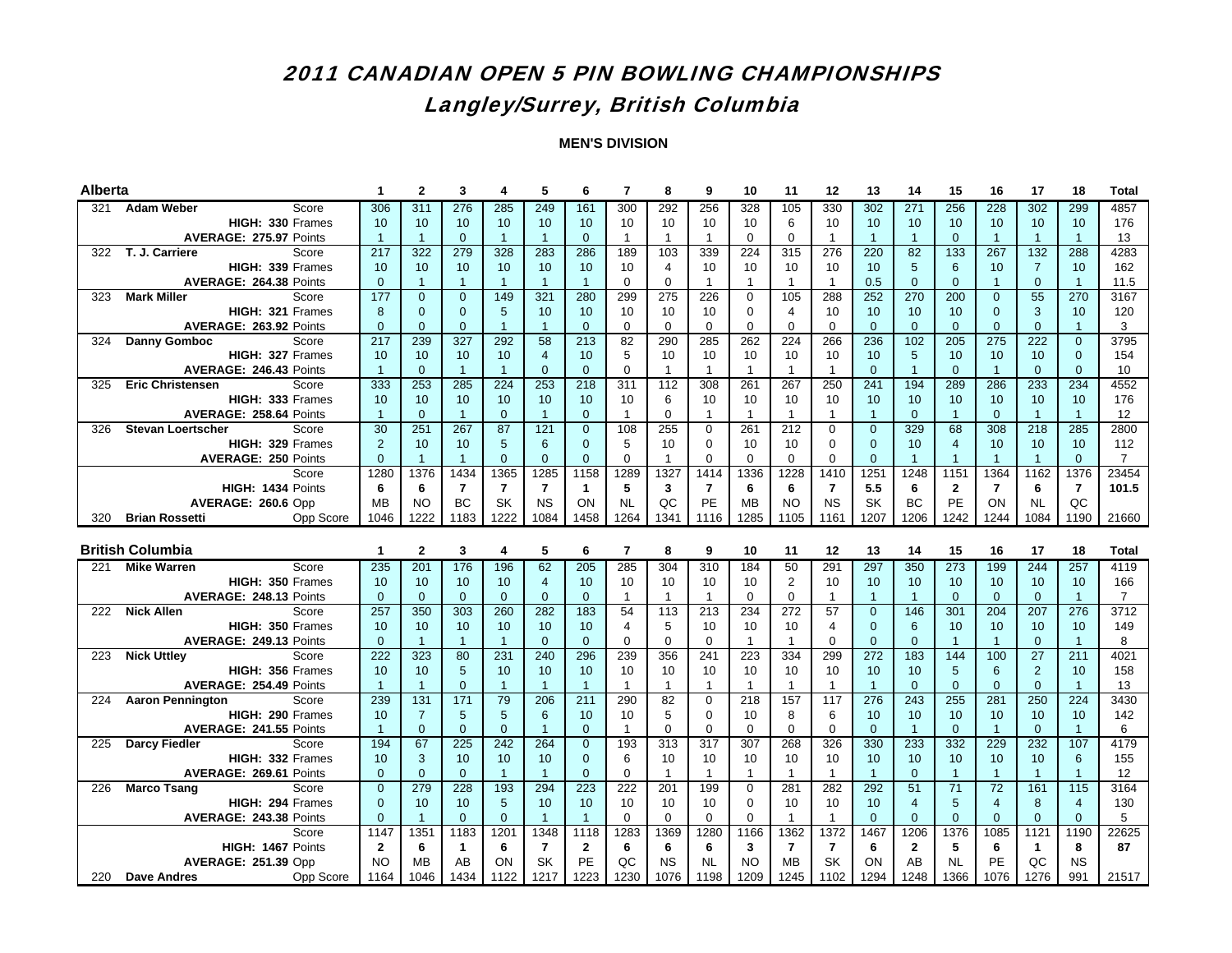## Langley/Surrey, British Columbia

| <b>Manitoba</b> |                                              | 1                 | $\mathbf{2}$         | 3                   | 4                 | 5                    | 6                 | $\overline{7}$ | 8              | 9                | 10                | 11           | 12             | 13                    | 14                   | 15                | 16                   | 17                    | 18                | <b>Total</b>   |
|-----------------|----------------------------------------------|-------------------|----------------------|---------------------|-------------------|----------------------|-------------------|----------------|----------------|------------------|-------------------|--------------|----------------|-----------------------|----------------------|-------------------|----------------------|-----------------------|-------------------|----------------|
| 521             | <b>Randy Morrissette</b><br>Score            | 91                | 204                  | 254                 | 200               | 226                  | 161               | 219            | 189            | $\overline{277}$ | 230               | 263          | 208            | 227                   | 15                   | 311               | 228                  | 265                   | 169               | 3737           |
|                 | HIGH: 311 Frames                             | 4                 | 10                   | 10 <sup>°</sup>     | 10                | 10                   | 10                | 10             | 10             | 10               | 10                | 10           | 10             | 10                    | $\overline{1}$       | 10                | 10                   | 10 <sup>°</sup>       | 8                 | 163            |
|                 | AVERAGE: 229.26 Points                       | $\overline{1}$    | $\overline{1}$       | $\mathbf{0}$        | $\overline{0}$    | $\mathbf{0}$         | $\overline{0}$    | $\mathbf{1}$   | $\mathbf 0$    | $\mathbf{1}$     | $\mathbf 0$       | $\mathbf 0$  | $\mathbf 0$    | $\overline{1}$        | $\overline{0}$       | $\overline{1}$    | $\mathbf{0}$         | $\overline{1}$        | $\mathbf{0}$      | $\overline{7}$ |
| 522             | <b>Cordell Galbecka</b><br>Score             | 203               | 222                  | 234                 | 195               | 142                  | 285               | 338            | 282            | 185              | 345               | 192          | 210            | 155                   | 238                  | 258               | 295                  | 350                   | 199               | 4328           |
|                 | HIGH: 350 Frames                             | 10                | 10                   | 10 <sup>1</sup>     | 10                | 6                    | 10                | 10             | 10             | 10               | 10                | 10           | 10             | 8                     | 10                   | 10                | 10                   | 10 <sup>°</sup>       | 10                | 174            |
|                 | AVERAGE: 248.74 Points                       | $\Omega$          | $\mathbf{0}$         | $\mathbf{1}$        | $\mathbf{0}$      | $\Omega$             | $\overline{1}$    | $\mathbf{1}$   | $\mathbf{1}$   | $\Omega$         | $\mathbf{1}$      | $\Omega$     | $\Omega$       | $\Omega$              | $\overline{1}$       | $\overline{1}$    | $\blacktriangleleft$ | $\overline{1}$        | $\overline{1}$    | 10             |
| 523             | <b>Matt Turanski</b><br>Score                | 233               | 206                  | 284                 | 76                | 197                  | $\frac{1}{135}$   | 229            | 90             | 129              | 303               | 251          | 338            | $\overline{216}$      | 246                  | 217               | 95                   | 188                   | 262               | 3695           |
|                 | HIGH: 338 Frames                             | 10                | 10                   | 10                  | 5                 | 10                   | 6                 | 10             | 6              | 6                | 10                | 10           | 10             | 10                    | 10                   | 10                | 5                    | 6                     | 10                | 154            |
|                 | AVERAGE: 239.94 Points                       | $\overline{1}$    | $\overline{1}$       | $\mathbf{1}$        | $\mathbf{0}$      | $\mathbf{0}$         | $\overline{0}$    | $\mathbf{1}$   | $\Omega$       | $\mathbf{1}$     | $\mathbf{1}$      | $\Omega$     | $\mathbf{1}$   | $\Omega$              | $\overline{0}$       | $\Omega$          | $\mathbf{0}$         | $\overline{1}$        | $\overline{1}$    | 9              |
| 524             | <b>Trevor Cook</b><br>Score                  | 213               | 80                   | 181                 | 103               | 211                  | 204               | 115            | 328            | 68               | $\mathbf 0$       | 294          | 263            | 289                   | 243                  | 240               | 299                  | 47                    | 250               | 3428           |
|                 | HIGH: 328 Frames                             | 10                | $\sqrt{5}$           | 10                  | $5\phantom{.0}$   | 10                   | 10                | 5              | 10             | 4                | $\mathbf 0$       | 10           | 10             | 10                    | 10                   | 10                | 10                   | $\overline{4}$        | 10                | 143            |
|                 | AVERAGE: 239.72 Points                       | $\mathbf{0}$      | $\mathbf{0}$         | $\overline{0}$      | $\overline{0}$    | $\overline{1}$       | $\overline{1}$    | $\mathbf 0$    | $\mathbf{1}$   | $\mathbf 0$      | $\mathbf 0$       | $\mathbf 0$  | $\mathbf{1}$   | $\overline{1}$        | $\overline{0}$       | $\overline{0}$    | $\mathbf{1}$         | $\overline{0}$        | $\overline{1}$    | $\overline{7}$ |
| 525             | <b>Darren Maxwell</b><br>Score               | 118               | 237                  | 287                 | 285               | 67                   | 61                | 55             | 70             | 293              | 194               | 0            | 151            | 268                   | 203                  | 90                | 235                  | 249                   | 261               | 3124           |
|                 | HIGH: 293 Frames                             | 6                 | 10                   | 10                  | 10                | $\overline{4}$       | $\overline{4}$    | 5              | $\overline{4}$ | 10               | 10                | $\mathbf 0$  | $\overline{7}$ | 10                    | 9                    | 3                 | 10                   | 10                    | 10                | 132            |
|                 | AVERAGE: 236.67 Points                       | $\mathbf{0}$      | $\mathbf{0}$         | $\mathbf{1}$        | $\overline{1}$    | $\mathbf{0}$         | $\overline{0}$    | $\mathbf 0$    | $\mathbf 0$    | $\mathbf{1}$     | $\mathbf 0$       | 0            | $\mathbf 0$    | -1                    | $\overline{0}$       | $\overline{0}$    | $\mathbf{0}$         | $\overline{0}$        | $\mathbf{0}$      | $\overline{4}$ |
| 526             | <b>Justin Keen</b><br>Score                  | 188               | 97                   | $\overline{0}$      | 220               | 286                  | 202               | 299            | 223            | 243              | 213               | 245          | 33             | 43                    | 273                  | 126               | 100                  | 225                   | 39                | 3055           |
|                 | HIGH: 299 Frames                             | 10                | $5\phantom{1}$       | $\mathbf{0}$        | 10                | 10                   | 10                | 10             | 10             | 10               | 10                | 10           | 3              | 2                     | 10                   | $\overline{7}$    | 5                    | 10                    | $\overline{2}$    | 134            |
|                 | AVERAGE: 227.99 Points                       | $\mathbf{0}$      | $\mathbf{0}$         | $\overline{0}$      | $\mathbf{0}$      | $\overline{1}$       | $\overline{1}$    | $\mathbf{1}$   | $\mathbf{1}$   | $\mathbf{1}$     | $\mathbf 0$       | $\mathbf{1}$ | $\mathbf 0$    | $\mathbf{0}$          | $\overline{1}$       | $\overline{0}$    | $\mathbf{0}$         | $\overline{0}$        | $\mathbf{0}$      | $\overline{7}$ |
|                 | Score                                        | 1046              | 1046                 | 1240                | 1079              | 1129                 | 1048              | 1255           | 1182           | 1195             | 1285              | 1245         | 1203           | 1198                  | 1218                 | 1242              | 1252                 | 1324                  | 1180              | 21367          |
|                 | HIGH: 1324 Points                            | $\mathbf{2}$      | $\overline{2}$       | 3                   | $\mathbf{1}$      | $\mathbf{2}$         | 6                 | $\overline{7}$ | 6              | $\overline{7}$   | $\mathbf{2}$      | $\mathbf{1}$ | $\mathbf{2}$   | 3                     | $\overline{2}$       | $\mathbf{2}$      | $\mathbf{2}$         | 6                     | 3                 | 59             |
|                 | AVERAGE: 237.41 Opp                          | AB                | <b>BC</b>            | <b>NO</b>           | PE                | ON                   | <b>NL</b>         | <b>NS</b>      | <b>SK</b>      | QC               | AB                | BC           | ON             | PE                    | <b>NO</b>            | QC                | <b>NL</b>            | <b>NS</b>             | <b>SK</b>         |                |
| 520             | Opp Score<br><b>Andy McBride</b>             | 1280              | 1351                 | 1266                | 1244              | 1295                 | 977               | 982            | 1108           | 1177             | 1336              | 1362         | 1439           | 1251                  | 1251                 | 1252              | 1301                 | 1184                  | 1275              | 22331          |
|                 |                                              |                   |                      |                     |                   |                      |                   |                |                |                  |                   |              |                |                       |                      |                   |                      |                       |                   |                |
|                 |                                              |                   |                      |                     |                   |                      |                   |                |                |                  |                   |              |                |                       |                      |                   |                      |                       |                   |                |
|                 | Newfoundland/Labrador                        | 1                 | $\mathbf{2}$         | 3                   | 4                 | 5                    | 6                 | $\overline{7}$ | 8              | 9                | 10                | 11           | 12             | 13                    | 14                   | 15                | 16                   | 17                    | 18                | <b>Total</b>   |
|                 | Score<br>1121 Terry Blake                    | 231               | 312                  | 247                 | 196               | 284                  | 228               | 74             | 63             | 193              | 132               | 287          | 183            | 130                   | 266                  | 320               | 242                  | 215                   | 23                | 3626           |
|                 | HIGH: 320 Frames                             | 10                | 10                   | 10 <sup>°</sup>     | 10                | 10                   | 10                | 6              | $\overline{2}$ | 9                | 5                 | 10           | 10             | 6                     | 10                   | 10                | 10                   | 10                    | 2                 | 150            |
|                 | AVERAGE: 241.73 Points                       | $\overline{1}$    | $\overline{1}$       | $\overline{0}$      | $\overline{0}$    | $\mathbf{0}$         | $\overline{1}$    | $\Omega$       | $\mathbf 0$    | 0                | $\mathbf 0$       | $\mathbf{1}$ | $\mathbf 0$    | $\mathbf{0}$          | $\overline{1}$       | $\overline{1}$    | $\mathbf{0}$         | $\Omega$              | $\overline{0}$    | 6              |
|                 | 1122 Tony Legge<br>Score                     | 316               | $\overline{201}$     | 221                 | 253               | 227                  | $\overline{202}$  | 255            | 166            | 20               | 203               | 226          | 204            | 220                   | 297                  | 257               | $\overline{211}$     | 192                   | 260               | 3931           |
|                 | HIGH: 316 Frames                             | 10                | 10                   | 10                  | 10                | 10                   | 10                | 10             | 8              | $\mathbf{1}$     | 10                | 10           | 10             | 10                    | 10                   | 10                | 10                   | 10                    | 10                | 169            |
|                 | <b>AVERAGE: 232.6 Points</b>                 | $\mathbf{1}$      | $\mathbf{0}$         | $\overline{0}$      | $\mathbf{1}$      | $\overline{1}$       | $\mathbf{0}$      | $\mathbf{1}$   | $\Omega$       | 0                | $\mathbf{1}$      | $\mathbf{1}$ | $\mathbf 0$    | $\overline{1}$        | $\mathbf{1}$         | $\overline{1}$    | $\mathbf{0}$         | $\overline{1}$        | $\overline{1}$    | 11             |
| 1123            | <b>Robert Crewe</b><br>Score                 | $\Omega$          | 51                   | 93                  | 42                | 142                  | $\overline{0}$    | 145            | 235            | 216              | 77                | $\mathbf 0$  | $\mathbf 0$    | 49                    | $\overline{0}$       | $\Omega$          | $\overline{0}$       | 101                   | 233               | 1384           |
|                 | HIGH: 235 Frames                             | $\mathbf{0}$      | 3                    | 5                   | 3                 | 8                    | $\Omega$          | 4              | 10             | 10               | 5                 | $\Omega$     | $\mathbf 0$    | $\overline{4}$        | $\Omega$             | $\Omega$          | $\mathbf{0}$         | 5                     | 10                | 67             |
|                 | AVERAGE: 206.57 Points                       | $\Omega$          | $\overline{0}$       | $\Omega$            | $\Omega$          | $\Omega$             | $\Omega$          | $\Omega$       | $\Omega$       | $\Omega$         | $\Omega$          | $\Omega$     | $\Omega$       | $\Omega$              | $\Omega$             | $\Omega$          | $\Omega$             | $\Omega$              | $\overline{1}$    | $\mathbf{1}$   |
|                 | 1124 Troy Pardy<br>Score                     | 238               | 141                  | 165                 | 107               | $\overline{43}$      | 181               | 293            | 209            | 252              | 190               | 255          | 229            | 251                   | 206                  | $\overline{245}$  | $\overline{278}$     | 239                   | 189               | 3711           |
|                 | HIGH: 293 Frames                             | 10                | $\overline{7}$       | 5                   | $\overline{7}$    | $\overline{2}$       | 10                | 10             | 10             | 10               | 10                | 10           | 10             | 10                    | 10                   | 10                | 10                   | 10                    | 10                | 161            |
| 1125            | AVERAGE: 230.5 Points<br>Score               | $\mathbf{0}$      | $\mathbf 0$          | $\mathbf{1}$<br>308 | $\mathbf{0}$      | $\mathbf{0}$         | $\overline{0}$    | $\mathbf{1}$   | 0              | $\mathbf{1}$     | $\mathbf 0$       | $\mathbf 0$  | $\mathbf{1}$   | $\overline{1}$<br>271 | $\mathbf{0}$<br>346  | $\mathbf{0}$      | $\overline{1}$       | $\overline{1}$<br>271 | $\mathbf{0}$      | $\overline{7}$ |
|                 | Dave Gosse                                   | 192<br>10         | 307                  |                     | 249<br>10         | 331                  | 197               | 189            | 230            | 264<br>10        | 254<br>10         | 230<br>10    | 244<br>10      | 10                    |                      | 245<br>10         | 273<br>10            | 10                    | 184               | 4585           |
|                 | HIGH: 346 Frames<br>AVERAGE: 257.58 Points   | $\Omega$          | 10<br>$\overline{1}$ | 10<br>$\mathbf{1}$  | $\overline{1}$    | 10<br>$\overline{1}$ | 10<br>$\Omega$    | 10<br>$\Omega$ | 10<br>$\Omega$ | $\Omega$         | $\mathbf{1}$      | $\Omega$     | $\Omega$       | $\overline{1}$        | 10<br>$\overline{1}$ | $\Omega$          | $\blacktriangleleft$ | $\Omega$              | 8<br>$\mathbf{0}$ | 178<br>8       |
| 1126            | <b>Jonathan Brennan</b><br>Score             | 213               | 268                  | 204                 | $\overline{215}$  | 219                  | 169               | 308            | 218            | 253              | 282               | 255          | 329            | 180                   | 235                  | 299               | 297                  | 66                    | 246               | 4256           |
|                 | HIGH: 329 Frames                             | 10                | 10                   | 10                  | 10                | 10                   | 10                | 10             | 10             | 10               | 10                | 10           | 10             | 10                    | 10                   | 10                | 10                   | 5                     | 10                | 175            |
|                 | AVERAGE: 243.2 Points                        | $\overline{1}$    | $\mathbf{0}$         | $\mathbf{0}$        | $\overline{1}$    | $\overline{1}$       | $\overline{1}$    | $\mathbf{1}$   | $\mathbf{1}$   | $\mathbf{1}$     | $\mathbf{1}$      | $\mathbf{1}$ | $\mathbf{1}$   | $\Omega$              | $\overline{1}$       | $\overline{1}$    | $\overline{1}$       | $\Omega$              | $\overline{1}$    | 14             |
|                 | Score                                        | 1190              | 1280                 | 1238                | 1062              | 1246                 | 977               | 1264           | 1121           | 1198             | 1138              | 1253         | 1189           | 1101                  | 1350                 | 1366              | 1301                 | 1084                  | 1135              | 21493          |
|                 | HIGH: 1366 Points                            | 6                 | 5                    | $\overline{2}$      | 3                 | 6                    | $\overline{2}$    | 3              | $\mathbf{1}$   | $\mathbf{2}$     | 6                 | 6            | $\mathbf{2}$   | 3                     | $\overline{7}$       | 3                 | 6                    | $\mathbf{2}$          | 4.5               | 69.5           |
|                 | AVERAGE: 238.81 Opp<br>1120 Elaine Schulstad | <b>NS</b><br>1120 | SK<br>1262           | QC<br>1263          | <b>NO</b><br>1144 | PE                   | <b>MB</b><br>1048 | AB<br>1289     | ON<br>1343     | BC<br>1280       | <b>NS</b><br>1024 | SK<br>1109   | PE<br>1212     | <b>NO</b><br>1130     | QC<br>1298           | <b>BC</b><br>1376 | <b>MB</b><br>1252    | AB<br>1162            | ON<br>1135        | 21578          |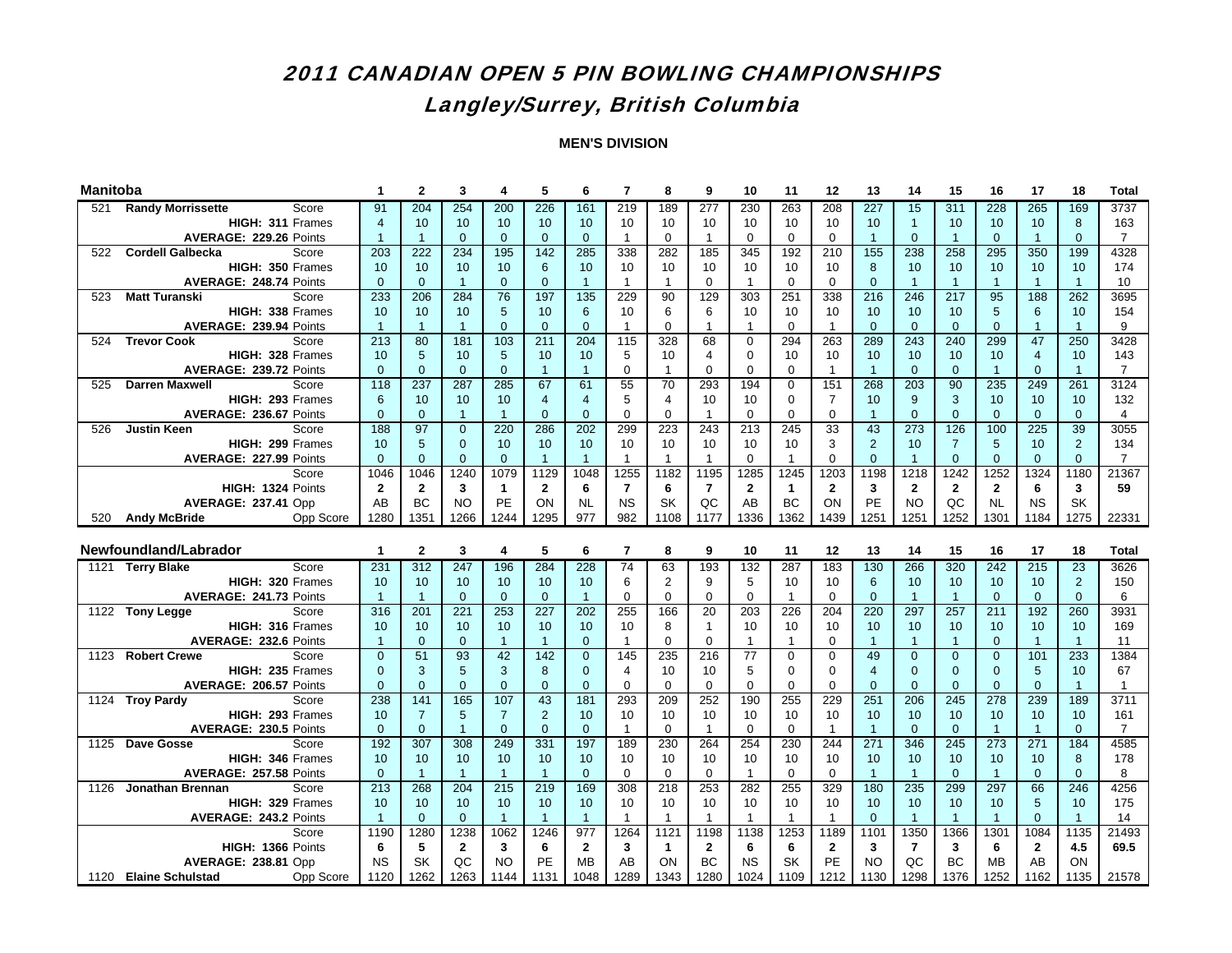## Langley/Surrey, British Columbia

|     | <b>Northern Ontario</b>                                  | 1                 | $\mathbf{2}$         | 3                 | 4                | 5                  | 6                 | $\overline{7}$       | 8                  | 9                | 10                    | 11                 | 12                 | 13                     | 14                | 15                   | 16                | 17                | 18                     | <b>Total</b>      |
|-----|----------------------------------------------------------|-------------------|----------------------|-------------------|------------------|--------------------|-------------------|----------------------|--------------------|------------------|-----------------------|--------------------|--------------------|------------------------|-------------------|----------------------|-------------------|-------------------|------------------------|-------------------|
| 721 | Score<br><b>Greg DeGrazia</b>                            | 283               | 288                  | 319               | 152              | 204                | 193               | 245                  | 314                | 232              | 315                   | 217                | 268                | 236                    | 300               | 245                  | 333               | 261               | 255                    | 4660              |
|     | HIGH: 333 Frames                                         | 10                | 10                   | 10                | 9                | 10                 | 10                | 10                   | 10                 | 10               | 10                    | 10                 | 10                 | 10                     | 10                | 10                   | 10                | 10                | 10                     | 179               |
|     | AVERAGE: 260.34 Points                                   | $\overline{1}$    | $\mathbf{0}$         | $\overline{1}$    | $\mathbf{0}$     | $\mathbf{0}$       | $\overline{0}$    | $\mathbf 0$          | $\overline{1}$     | $\mathbf{1}$     | $\mathbf{1}$          | $\mathbf{1}$       | $\mathbf{1}$       | $\mathbf{0}$           | $\overline{1}$    | $\overline{1}$       | $\overline{1}$    | $\mathbf{0}$      | $\overline{1}$         | 11                |
| 722 | <b>Kyle Goose</b><br>Score                               | 200               | 240                  | 197               | 30               | 292                | 238               | 216                  | 183                | 253              | 100                   | 222                | 301                | 210                    | 75                | 55                   | 282               | 286               | 244                    | 3624              |
|     | HIGH: 301 Frames                                         | 10                | 10                   | 10                | $\mathbf{1}$     | 10                 | 10                | 10                   | 10                 | 10               | 6                     | 10                 | 10                 | 10                     | 5                 | $\overline{2}$       | 10                | 10                | 10                     | 154               |
|     | AVERAGE: 235.32 Points                                   | $\mathbf{1}$      | $\mathbf{1}$         | $\Omega$          | $\overline{0}$   | -1                 | $\overline{1}$    | $\mathbf{1}$         | $\Omega$           | $\mathbf{1}$     | $\Omega$              | $\Omega$           | $\mathbf{1}$       | $\Omega$               | $\Omega$          | $\Omega$             | $\overline{1}$    | $\Omega$          | $\Omega$               | 8                 |
| 723 | <b>Matt McLean</b><br>Score                              | 100               | 60                   | $\Omega$          | $\overline{213}$ | $\Omega$           | $\Omega$          | 73                   | 86                 | $\mathbf 0$      | 200                   | 252                | 88                 | 57                     | 248               | 165                  | $\Omega$          | 224               | 247                    | $\overline{2013}$ |
|     | HIGH: 252 Frames                                         | 6                 | $\overline{4}$       | $\mathbf{0}$      | 10               | $\Omega$           | $\Omega$          | $\overline{4}$       | 5                  | $\mathbf 0$      | 10                    | 10                 | 5                  | $\overline{4}$         | 10                | 8                    | $\mathbf{0}$      | 10                | 10                     | 96                |
|     | AVERAGE: 209.69 Points                                   | $\Omega$          | $\Omega$             | $\mathbf{0}$      | $\Omega$         | $\Omega$           | $\Omega$          | $\Omega$             | $\Omega$           | $\Omega$         | $\mathbf 0$           | $\Omega$           | $\mathbf 0$        | $\Omega$               | $\overline{1}$    | $\Omega$             | $\mathbf{0}$      | $\Omega$          | $\overline{1}$         | $\overline{2}$    |
| 724 | John DeGrazia<br>Score                                   | 222               | 215                  | 272               | 249              | 258                | 240               | 192                  | 110                | 268              | 361                   | 237                | 237                | 239                    | 205               | 265                  | $\overline{216}$  | 248               | 133                    | 4167              |
|     | HIGH: 361 Frames                                         | 10                | 10                   | 10                | 10               | 10                 | 10                | 10                   | 5                  | 10               | 10                    | 10                 | 10                 | 10                     | 10                | 10                   | 10                | 10                | $\sqrt{5}$             | 170               |
|     | AVERAGE: 245.12 Points                                   | $\mathbf{0}$      | $\mathbf{0}$         | $\mathbf{0}$      | $\mathbf{1}$     | $\overline{1}$     | $\overline{1}$    | $\mathbf 0$          | $\mathbf 0$        | $\mathbf{1}$     | $\mathbf{1}$          | $\mathbf{1}$       | $\mathbf 0$        | $\overline{1}$         | $\mathbf{0}$      | $\mathbf{0}$         | $\mathbf{0}$      | $\mathbf{0}$      | $\mathbf{0}$           | $\overline{7}$    |
| 725 | <b>Aaron Zewiec</b><br>Score                             | 268               | 306                  | 233               | 275              | 237                | 208               | 216                  | 250                | 206              | 163                   | 95                 | 196                | 112                    | 181               | 204                  | 208               | 102               | 63                     | 3523              |
|     | HIGH: 306 Frames                                         | 10                | 10                   | 10                | 10               | 10                 | 10                | 10                   | 10                 | 10               | 10                    | 5                  | 10                 | 6                      | 5                 | 10                   | 10                | 6                 | $5\phantom{.0}$        | 157               |
|     | AVERAGE: 224.39 Points                                   | $\mathbf{1}$      | $\overline{1}$       | $\mathbf{0}$      | $\overline{1}$   | $\overline{0}$     | $\overline{0}$    | $\mathbf{1}$         | $\mathbf{1}$       | $\mathbf 0$      | $\mathbf 0$           | $\mathbf 0$        | $\mathbf 0$        | $\overline{0}$         | $\overline{0}$    | $\mathbf{0}$         | $\mathbf{0}$      | $\mathbf{0}$      | $\mathbf{0}$           | 5                 |
| 726 | <b>Gene Prpic</b><br>Score                               | 91                | 113                  | 245               | 225              | 300                | 303               | 109                  | 18 <sup>1</sup>    | 215              | 70                    | $\overline{82}$    | 108                | 276                    | 242               | 240                  | 256               | 58                | $\overline{217}$       | 3331              |
|     | HIGH: 303 Frames                                         | $\overline{4}$    | 6                    | 10                | 10               | 10                 | 10                | 6                    | 10                 | 10               | 4                     | 5                  | 5                  | 10                     | 10                | 10                   | 10                | $\overline{4}$    | 10                     | 144               |
|     | AVERAGE: 231.32 Points                                   | $\mathbf{0}$      | $\mathbf{0}$         | $\overline{1}$    | $\overline{0}$   | $\mathbf{0}$       | $\overline{1}$    | $\mathbf 0$          | $\mathbf 0$        | $\mathbf 0$      | $\Omega$              | $\mathbf 0$        | $\mathbf 0$        | $\overline{1}$<br>1130 | $\overline{1}$    | $\overline{0}$       | $\overline{1}$    | $\mathbf{0}$      | $\overline{1}$<br>1159 | 6                 |
|     | Score                                                    | 1164<br>6         | 1222<br>$\mathbf{2}$ | 1266              | 1144<br>5        | 1291               | 1182<br>6         | 1051<br>$\mathbf{2}$ | 1124               | 1174             | 1209<br>5             | 1105               | 1198               | 5                      | 1251<br>6         | 1174<br>$\mathbf{1}$ | 1295              | 1179              | 6                      | 21318<br>66       |
|     | HIGH: 1295 Points                                        | <b>BC</b>         | AB                   | 5<br><b>MB</b>    | <b>NL</b>        | $\mathbf{2}$<br>OC | <b>NS</b>         | ON                   | $\mathbf{2}$<br>PE | 6<br>SK          | <b>BC</b>             | $\mathbf{2}$<br>AB | $\mathbf{2}$<br>OC | <b>NL</b>              | <b>MB</b>         | SK                   | 3<br><b>NS</b>    | 0<br>ON           | PE                     |                   |
| 720 | AVERAGE: 236.87 Opp<br><b>Bob Tavlor</b><br>Opp Score    | 1147              | 1376                 | 1240              | 1062             | 1342               | 1109              | 1142                 | 1192               | 1171             | 1166                  | 1228               | 1251               | 1101                   | 1218              | 1318                 | 1334              | 1532              | 1082                   | 22011             |
|     |                                                          |                   |                      |                   |                  |                    |                   |                      |                    |                  |                       |                    |                    |                        |                   |                      |                   |                   |                        |                   |
|     |                                                          |                   |                      |                   |                  |                    |                   |                      |                    |                  |                       |                    |                    |                        |                   |                      |                   |                   |                        |                   |
|     |                                                          |                   |                      |                   |                  |                    |                   |                      |                    |                  |                       |                    |                    |                        |                   |                      |                   |                   |                        |                   |
|     | <b>Nova Scotia</b>                                       | 1                 | $\mathbf{2}$         | 3                 | 4                | 5                  | 6                 | $\overline{7}$       | 8                  | 9                | 10                    | 11                 | 12                 | 13                     | 14                | 15                   | 16                | 17                | 18                     | <b>Total</b>      |
| 921 | <b>Bobby Kyte</b><br>Score                               | 207               | 298                  | 97                | 322              | 196                | 95                | 206                  | 179                | 334              | 177                   | 79                 | 0                  | 160                    | 269               | 251                  | 250               | 184               | 187                    | 3491              |
|     | HIGH: 334 Frames                                         | 10                | 10                   | 6                 | 10               | 10                 | 6                 | 10                   | 10                 | 10               | 10                    | 5                  | 0                  | 10                     | 10                | 10                   | 10                | 10                | 10                     | 157               |
| 922 | AVERAGE: 222.36 Points                                   | $\mathbf{1}$      | $\mathbf{1}$         | $\mathbf{0}$      | $\mathbf{1}$     | $\Omega$           | $\overline{0}$    | $\mathbf 0$          | $\mathbf 0$        | $\mathbf{1}$     | $\mathbf 0$           | $\mathbf 0$        | $\mathbf 0$        | $\overline{0}$         | $\overline{1}$    | $\Omega$             | $\mathbf{0}$      | $\Omega$          | $\overline{0}$         | 5                 |
|     | <b>Trevor Stevenson</b><br>Score<br>HIGH: 340 Frames     | 217<br>10         | 267<br>10            | 340<br>10         | 210<br>10        | 210<br>10          | 219<br>10         | 181<br>10            | 35                 | 0<br>$\mathbf 0$ | 145<br>$\overline{7}$ | 201<br>10          | 227<br>10          | 257<br>10              | 249<br>10         | 194<br>10            | 317<br>10         | 255<br>10         | 199<br>10              | 3723<br>160       |
|     | AVERAGE: 232.69 Points                                   | $\mathbf{0}$      | $\overline{1}$       | $\overline{1}$    | $\overline{0}$   | $\mathbf{0}$       | $\overline{1}$    | $\mathbf 0$          | 3<br>$\mathbf 0$   | $\Omega$         | $\mathbf 0$           | $\mathbf{1}$       | $\mathbf 0$        | $\overline{1}$         | $\overline{1}$    | $\Omega$             | $\overline{1}$    | $\mathbf{0}$      | $\overline{0}$         | $\overline{7}$    |
| 923 | <b>Brett Bartlett</b><br>Score                           | 256               | 244                  | 245               | 262              | 239                | 221               | 169                  | 245                | 249              | 204                   | 226                | 202                | 75                     | 61                | 120                  | 236               | 283               | 212                    | 3749              |
|     | HIGH: 283 Frames                                         | 10                | 10                   | 10                | 10               | 10                 | 10                | 10                   | 10                 | 10               | 10                    | 10                 | 10                 | 3                      | 5                 | $\overline{4}$       | 10                | 10                | 10                     | 162               |
|     | AVERAGE: 231.42 Points                                   | $\overline{1}$    | $\mathbf{0}$         | $\Omega$          | $\overline{0}$   | $\overline{1}$     | $\Omega$          | $\Omega$             | $\overline{1}$     | $\Omega$         | $\mathbf{1}$          | $\mathbf{1}$       | $\Omega$           | $\Omega$               | $\Omega$          | $\Omega$             | $\Omega$          | $\mathbf{1}$      | $\Omega$               | 6                 |
| 924 | <b>Adam Griffin</b><br>Score                             | $\Omega$          | 289                  | $\overline{203}$  | 69               | 133                | 261               | $\overline{70}$      | 148                | 324              | 243                   | 217                | 214                | 129                    | 109               | 104                  | 86                | $\Omega$          | $\Omega$               | 2599              |
|     | HIGH: 324 Frames                                         | $\mathbf{0}$      | 10                   | 10                | 5                | $\overline{7}$     | 10                | 5                    | $\overline{7}$     | 10               | 10                    | 10                 | 10                 | $\overline{7}$         | $5\phantom{.0}$   | 6                    | 5                 | $\mathbf{0}$      | $\mathbf 0$            | 117               |
|     | AVERAGE: 222.14 Points                                   | $\mathbf{0}$      | $\overline{1}$       | $\mathbf{0}$      | $\mathbf{0}$     | $\mathbf{0}$       | $\overline{1}$    | $\overline{1}$       | $\mathbf 0$        | 0                | $\mathbf 0$           | $\mathbf 0$        | $\mathbf 0$        | $\mathbf{0}$           | $\mathbf 0$       | $\mathbf{0}$         | $\mathbf{0}$      | $\mathbf{0}$      | $\mathbf{0}$           | 3                 |
| 925 | Al Atwood<br>Score                                       | 246               | 262                  | 205               | 108              | 43                 | 75                | 240                  | 226                | 215              | 32                    | 98                 | 220                | 256                    | 245               | 199                  | 115               | 219               | 186                    | 3190              |
|     | HIGH: 262 Frames                                         | 10                | 10                   | 10                | 5                | 3                  | $\overline{4}$    | 10                   | 10                 | 10               | 3                     | 5                  | 10                 | 10                     | 10                | 10                   | 5                 | 10                | 10                     | 145               |
|     | <b>AVERAGE: 220 Points</b>                               | $\Omega$          | $\mathbf{1}$         | $\overline{1}$    | $\overline{0}$   | $\Omega$           | $\Omega$          | $\mathbf 0$          | $\mathbf 0$        | $\mathbf{1}$     | $\Omega$              | $\Omega$           | $\mathbf 0$        | $\overline{1}$         | $\Omega$          | $\Omega$             | $\mathbf{0}$      | $\Omega$          | $\mathbf{0}$           | $\overline{4}$    |
| 926 | Varian Layne<br>Score                                    | 194               | $\overline{0}$       | 63                | 165              | 263                | 238               | 116                  | 243                | 230              | 223                   | 284                | 298                | 243                    | 299               | 279                  | 330               | 243               | 207                    | 3918              |
|     | HIGH: 330 Frames                                         | 10                | $\overline{0}$       | $\overline{4}$    | 10               | 10                 | 10                | 5                    | 10                 | 10               | 10                    | 10                 | 10                 | 10                     | 10                | 10                   | 10                | 10                | 10                     | 159               |
|     | AVERAGE: 246.42 Points                                   | $\Omega$          | $\mathbf{0}$         | $\mathbf{0}$      | $\mathbf{0}$     | $\Omega$           | $\overline{0}$    | $\mathbf 0$          | $\overline{1}$     | $\Omega$         | $\mathbf{1}$          | $\mathbf{1}$       | $\overline{1}$     | $\overline{1}$         | $\overline{1}$    | $\Omega$             | $\overline{1}$    | $\overline{1}$    | $\mathbf{0}$           | 8                 |
|     | Score                                                    | 1120              | 1360                 | 1153              | 1136             | 1084               | 1109              | 982                  | 1076               | 1352             | 1024                  | 1105               | 1161               | 1120                   | 1232              | 1147                 | 1334              | 1184              | 991                    | 20670             |
|     | HIGH: 1360 Points                                        | $\mathbf{2}$      | $\overline{7}$       | $\mathbf{2}$      | $\mathbf{1}$     | $\mathbf 1$        | $\overline{2}$    | $\mathbf{1}$         | $\overline{2}$     | $\mathbf{2}$     | $\overline{2}$        | 6                  | $\mathbf{1}$       | 3                      | 6                 | $\mathbf{0}$         | 5                 | $\mathbf{2}$      | $\mathbf 0$            | 45                |
| 920 | AVERAGE: 229.67 Opp<br><b>Gail Chambers</b><br>Opp Score | <b>NL</b><br>1190 | <b>PE</b><br>1123    | <b>SK</b><br>1234 | QC<br>1303       | AB<br>1285         | <b>NO</b><br>1182 | <b>MB</b><br>1255    | <b>BC</b><br>1369  | ON<br>1380       | <b>NL</b><br>1138     | PE<br>1025         | AB<br>1410         | QC<br>1149             | <b>SK</b><br>1145 | ON<br>1266           | <b>NO</b><br>1295 | <b>MB</b><br>1324 | <b>BC</b><br>1190      | 22263             |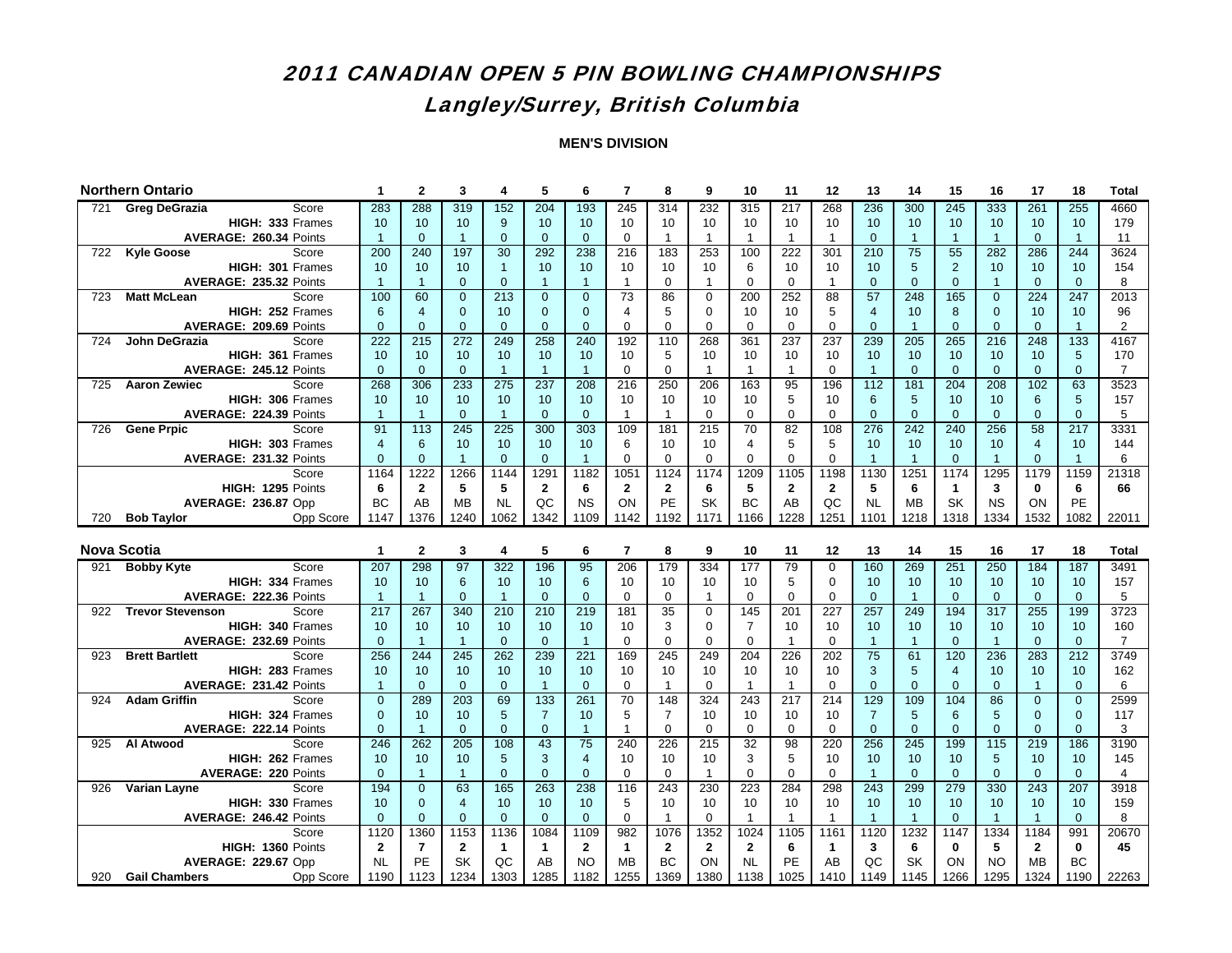## 2011 CANADIAN OPEN 5 PIN BOWLING CHAMPIONSHIPSLangley/Surrey, British Columbia

| <b>Ontario</b> |                                                               | 1                    | $\mathbf{2}$         | 3                        | 4                    | 5                    | 6                    | $\overline{7}$       | 8                 | 9                 | 10                | 11                 | 12                 | 13                   | 14                   | 15                   | 16                   | 17                 | 18                   | <b>Total</b>   |
|----------------|---------------------------------------------------------------|----------------------|----------------------|--------------------------|----------------------|----------------------|----------------------|----------------------|-------------------|-------------------|-------------------|--------------------|--------------------|----------------------|----------------------|----------------------|----------------------|--------------------|----------------------|----------------|
| 621            | Score<br><b>Wade Thompson</b>                                 | 246                  | 250                  | 334                      | 255                  | 280                  | 293                  | 162                  | 281               | $\overline{247}$  | 293               | 310                | 303                | 301                  | 206                  | 294                  | 370                  | 299                | 193                  | 4917           |
|                | HIGH: 370 Frames                                              | 10                   | 10                   | 10                       | 10                   | 10                   | 10                   | 10                   | 10                | 10                | 10                | 10                 | 10                 | 10                   | 10                   | 10                   | 10                   | 10                 | 10                   | 180            |
|                | AVERAGE: 273.17 Points                                        | $\mathbf{0}$         | $\overline{1}$       | $\overline{1}$           | $\mathbf{1}$         | $\overline{1}$       | $\overline{1}$       | $\mathbf 0$          | $\mathbf{1}$      | $\mathbf 0$       | $\mathbf{1}$      | $\mathbf{1}$       | $\mathbf 0$        | $\overline{1}$       | $\overline{0}$       | $\overline{1}$       | $\overline{1}$       | $\overline{1}$     | $\overline{0}$       | 12             |
| 622            | <b>Jim Head</b><br>Score                                      | 277                  | 318                  | 225                      | 273                  | 287                  | 393                  | 244                  | 149               | 247               | 217               | 218                | 353                | 204                  | 266                  | 211                  | 230                  | 331                | 173                  | 4616           |
|                | HIGH: 393 Frames                                              | 10 <sup>1</sup>      | 10                   | 10                       | 10                   | 10                   | 10                   | 10                   | 8                 | 10                | 10                | 10                 | 10                 | 10                   | 10                   | 10                   | 10                   | 10                 | 10                   | 178            |
|                | AVERAGE: 259.33 Points                                        | $\mathbf{0}$         | $\overline{1}$       | $\overline{1}$           | $\overline{1}$       | $\overline{1}$       | $\overline{1}$       | $\overline{1}$       | $\mathbf 0$       | $\overline{1}$    | $\mathbf{1}$      | $\mathbf 0$        | $\mathbf{1}$       | $\overline{0}$       | $\mathbf{0}$         | $\mathbf{1}$         | $\mathbf{0}$         | $\mathbf{1}$       | $\mathbf{0}$         | 11             |
| 623            | lan Gawel<br>Score                                            | 311                  | 221                  | 266                      | $\overline{242}$     | 315                  | 283                  | 266                  | 333               | 361               | 296               | 336                | 268                | 269                  | 295                  | 241                  | $\overline{216}$     | 298                | 259                  | 5076           |
|                | HIGH: 361 Frames                                              | 10                   | 10                   | 10                       | 10                   | 10                   | 10                   | 10                   | 10                | 10                | 10                | 10                 | 10                 | 10                   | 10                   | 10                   | 10                   | 10                 | 10                   | 180            |
|                | <b>AVERAGE: 282 Points</b>                                    | $\overline{1}$       | $\overline{0}$       | $\overline{1}$           | $\mathbf{0}$         | $\overline{1}$       | $\overline{1}$       | $\overline{1}$       | $\overline{1}$    | $\mathbf{1}$      | $\mathbf 0$       | $\mathbf{1}$       | $\mathbf{1}$       | $\overline{0}$       | $\overline{1}$       | $\overline{1}$       | $\mathbf{0}$         | $\mathbf{1}$       | $\overline{1}$       | 13             |
| 624            | <b>Michael Doherty</b><br>Score                               | 89                   | 221                  | $\overline{0}$           | 96                   | 210                  | 218                  | 258                  | 291               | 164               | $\mathbf 0$       | 126                | 257                | $\overline{0}$       | 231                  | 297                  | 210                  | 279                | 249                  | 3196           |
|                | HIGH: 297 Frames                                              | 6                    | 10                   | $\overline{0}$           | 5                    | 10                   | 10                   | 10                   | 10                | 8                 | $\mathbf 0$       | 8                  | 10                 | $\overline{0}$       | 10                   | 10                   | 10                   | 10                 | 10                   | 137            |
|                | AVERAGE: 233.28 Points                                        | $\overline{1}$       | $\Omega$             | $\overline{0}$           | $\Omega$             | $\Omega$             | $\Omega$             | $\overline{1}$       | 1                 | $\Omega$          | $\Omega$          | $\Omega$           | $\Omega$           | $\Omega$             | $\Omega$             | $\overline{1}$       | $\Omega$             | $\overline{1}$     | $\Omega$             | 5              |
| 625            | <b>Danny Pike</b><br>Score                                    | 97                   | $\overline{0}$       | 193                      | 85                   | 75                   | $\overline{0}$       | $\mathbf 0$          | 35                | 35                | 220               | 43                 | $\mathbf 0$        | 221                  | $\overline{0}$       | 223                  | 77                   | $\overline{0}$     | $\overline{0}$       | 1304           |
|                | HIGH: 223 Frames                                              | $\overline{4}$       | $\mathbf 0$          | 10                       | 5                    | 3                    | $\mathbf{0}$         | 0                    | $\overline{2}$    | 2                 | 10                | 2                  | 0                  | 10                   | $\mathbf 0$          | 10                   | 5                    | $\mathbf{0}$       | $\mathbf{0}$         | 63             |
|                | AVERAGE: 206.98 Points                                        | $\mathbf{0}$         | $\mathbf 0$          | $\mathbf{0}$             | $\mathbf{0}$         | $\mathbf{0}$         | $\overline{0}$       | $\mathbf 0$          | $\Omega$          | $\mathbf 0$       | $\mathbf 0$       | $\mathbf 0$        | $\mathbf 0$        | $\mathbf{0}$         | $\mathbf{0}$         | $\mathbf{1}$         | $\mathbf{0}$         | $\mathbf{0}$       | $\mathbf{0}$         | $\mathbf{1}$   |
| 626            | Doug Brock<br>Score                                           | 268                  | 215                  | 263                      | 171                  | 128                  | 271                  | 212                  | 254               | 326               | 268               | 194                | 258                | 299                  | 209                  | $\mathbf{0}$         | 141                  | 325                | 261                  | 4063           |
|                | HIGH: 326 Frames                                              | 10 <sup>°</sup>      | 10                   | 10                       | 10                   | $\overline{7}$       | 10                   | 10                   | 10                | 10                | 10                | 10                 | 10                 | 10                   | 10                   | $\mathbf{0}$         | 5                    | 10                 | 10                   | 162            |
|                | <b>AVERAGE: 250.8 Points</b>                                  | $\overline{1}$       | $\mathbf{0}$         | $\overline{1}$           | $\Omega$             | $\Omega$             | $\overline{1}$       | $\mathbf 0$          | $\overline{1}$    | $\overline{1}$    | $\mathbf{1}$      | $\mathbf 0$        | $\mathbf{1}$       | $\overline{1}$       | $\Omega$             | $\Omega$             | $\Omega$             | $\mathbf{1}$       | $\overline{1}$       | 10             |
|                | Score                                                         | 1288                 | 1225                 | 1281                     | 1122                 | 1295                 | 1458                 | 1142                 | 1343              | 1380              | 1294              | 1227               | 1439               | 1294                 | 1207                 | 1266                 | 1244                 | 1532               | 1135                 | 23172          |
|                | HIGH: 1532 Points                                             | 6                    | 5                    | $\overline{\phantom{a}}$ | $\mathbf{2}$         | 6                    | $\overline{7}$       | 6                    | $\overline{7}$    | 6                 | 6                 | $\mathbf{2}$       | 6                  | $\mathbf{2}$         | $\mathbf{1}$         | 8                    | $\mathbf{1}$         | 8                  | 3.5                  | 89.5           |
|                | AVERAGE: 257.47 Opp                                           | SK                   | QC                   | PE                       | <b>BC</b>            | <b>MB</b>            | AB                   | <b>NO</b>            | <b>NL</b>         | <b>NS</b>         | SK                | QC                 | <b>MB</b>          | <b>BC</b>            | PE                   | <b>NS</b>            | AB                   | <b>NO</b>          | <b>NL</b>            |                |
| 620            | Opp Score<br>Kevin Jepson                                     | 1114                 | 1224                 | 1190                     | 1201                 | 1129                 | 1158                 | 1051                 | 1121              | 1352              | 1205              | 1362               | 1203               | 1467                 | 1262                 | 1147                 | 1364                 | 1179               | 1135                 | 21864          |
|                |                                                               |                      |                      |                          |                      |                      |                      |                      |                   |                   |                   |                    |                    |                      |                      |                      |                      |                    |                      |                |
|                |                                                               |                      |                      |                          |                      |                      |                      |                      |                   |                   |                   |                    |                    |                      |                      |                      |                      |                    |                      |                |
|                | <b>Prince Edward Island</b>                                   | $\mathbf{1}$         | $\mathbf{2}$         | 3                        | 4                    | 5                    | 6                    | $\overline{7}$       | 8                 | 9                 | 10                | 11                 | 12                 | 13                   | 14                   | 15                   | 16                   | 17                 | 18                   | <b>Total</b>   |
| 1021           | <b>Steve Kneebone</b><br>Score                                | 263                  | 195                  | 45                       | 139                  | 62                   | 204                  | 235                  | 263               | 99                | 75                | 84                 | $\Omega$           | 178                  | 227                  | 33                   | 101                  | 261                | 204                  | 2668           |
|                | HIGH: 263 Frames                                              | 10 <sup>1</sup>      | 10                   | $\mathbf{1}$             | 8                    | 3                    | 10                   | 10                   | 10                | $\overline{7}$    | 3                 | 6                  | $\mathbf 0$        | 10                   | 10                   | 3                    | $\overline{4}$       | 10                 | 10                   | 125            |
|                | AVERAGE: 213.44 Points                                        | $\mathbf{0}$         | $\overline{0}$       | $\mathbf{0}$             | $\mathbf{0}$         | $\mathbf{0}$         | $\mathbf{0}$         | 0                    | $\mathbf{1}$      | $\mathbf 0$       | $\mathbf 0$       | $\mathbf 0$        | $\mathbf 0$        | $\overline{0}$       | $\overline{1}$       | $\mathbf{0}$         | $\mathbf{0}$         | $\mathbf{0}$       | $\overline{0}$       | $\overline{2}$ |
| 1022           | <b>John Walsh</b><br>Score                                    | 248                  | 224                  | 217                      | 216                  | 287                  | 263                  | 207                  | 292               | 198               | 188               | 228                | 216                | 294                  | 233                  | 334                  | 216                  | 218                | 207                  | 4286           |
|                | HIGH: 334 Frames                                              | 10<br>$\overline{1}$ | 10<br>$\overline{0}$ | 10<br>$\mathbf{0}$       | 10<br>$\overline{1}$ | 10<br>$\overline{1}$ | 10<br>$\overline{1}$ | 10<br>$\overline{1}$ | 10<br>$\mathbf 0$ | 10<br>$\mathbf 0$ | 10<br>$\mathbf 0$ | 10<br>$\mathbf{1}$ | 10<br>$\mathbf{1}$ | 10<br>$\overline{1}$ | 10<br>$\overline{1}$ | 10<br>$\overline{1}$ | 10<br>$\overline{0}$ | 10<br>$\mathbf{0}$ | 10<br>$\overline{1}$ | 180            |
| 1023           | AVERAGE: 238.11 Points<br>Score                               | 293                  | 256                  | 196                      | 319                  | $\frac{218}{ }$      | 251                  | 186                  | $\overline{32}$   | 292               | 201               | 261                | 256                | 302                  | $\overline{212}$     | 160                  | 196                  |                    | 220                  | 11<br>4128     |
|                | <b>Albert Shepard</b><br>HIGH: 319 Frames                     | 10 <sup>1</sup>      | 10                   | 10                       | 10                   | 10                   | 10                   | 10                   | $\overline{2}$    | 10                | 10                | 10                 | 10                 | 10                   | 10                   | $\overline{7}$       | 10                   | 277<br>10          | 10                   | 169            |
|                | AVERAGE: 244.26 Points                                        | $\overline{1}$       | $\mathbf{1}$         | $\mathbf{0}$             | $\overline{1}$       | $\overline{0}$       | $\overline{1}$       | $\mathbf 0$          | $\Omega$          | $\mathbf 0$       | $\mathbf 0$       | $\mathbf{1}$       | 1                  | $\overline{1}$       | $\mathbf{0}$         | $\mathbf{0}$         | $\overline{0}$       | $\mathbf{1}$       | $\overline{0}$       | 8              |
| 1024           | <b>Serge Arsenault</b><br>Score                               | 230                  | 198                  | 166                      | 16                   | 111                  | $\mathbf 0$          | 285                  | 226               | 257               | 316               | 203                | 247                | 249                  | 285                  | 251                  | 243                  | 321                | 274                  | 3878           |
|                | HIGH: 321 Frames                                              | 10                   | 10                   | 9                        | $\overline{2}$       | $\overline{7}$       | $\mathbf{0}$         | 10                   | 10                | 10                | 10                | 10                 | 10                 | 10                   | 10                   | 10                   | 10                   | 10                 | 10                   | 158            |
|                | AVERAGE: 245.44 Points                                        | $\mathbf{0}$         | $\mathbf{0}$         | $\mathbf{0}$             | $\mathbf{0}$         | $\mathbf 0$          | $\mathbf{0}$         | $\overline{1}$       | $\overline{1}$    | $\mathbf{1}$      | $\mathbf{1}$      | 0                  | $\mathbf 0$        | $\mathbf{0}$         | $\mathbf{1}$         | $\overline{1}$       | $\overline{1}$       | $\mathbf{1}$       | $\overline{1}$       | 9              |
| 1025           | lan Stewart<br>Score                                          | 100                  | 250                  | 263                      | 245                  | 268                  | 199                  | $\mathbf 0$          | 253               | 212               | 106               | 56                 | 292                | 170                  | $\overline{0}$       | 233                  | 113                  | $\overline{0}$     | 114                  | 2874           |
|                | HIGH: 292 Frames                                              | $\overline{4}$       | 10                   | 10                       | 10                   | 10                   | 10                   | $\mathbf 0$          | 10                | 10                | $\overline{7}$    | $\overline{4}$     | 10                 | 8                    | $\overline{0}$       | 10                   | 6                    | $\mathbf{0}$       | 6                    | 125            |
|                | AVERAGE: 229.92 Points                                        | $\Omega$             | $\Omega$             | $\mathbf{1}$             | $\overline{1}$       | $\overline{1}$       | $\Omega$             | $\Omega$             | $\overline{1}$    | $\Omega$          | $\Omega$          | $\Omega$           | $\mathbf{1}$       | $\Omega$             | $\Omega$             | $\Omega$             | $\Omega$             | $\Omega$           | $\Omega$             | 5              |
| 1026           | <b>Jeremy Sudsbury</b><br>Score                               | $\overline{75}$      | $\overline{0}$       | 303                      | 309                  | 185                  | 306                  | 206                  | 126               | 58                | 264               | 193                | 201                | 58                   | 305                  | 231                  | 207                  | 205                | 63                   | 3295           |
|                | HIGH: 309 Frames                                              | $6\phantom{1}$       | $\overline{0}$       | 10                       | 10                   | 10                   | 10                   | 10                   | 8                 | 3                 | 10                | 10                 | 10                 | $\overline{2}$       | 10                   | 10                   | 10                   | 10                 | $\overline{4}$       | 143            |
|                | AVERAGE: 230.42 Points                                        | $\mathbf{0}$         | $\mathbf 0$          | $\mathbf{0}$             | $\overline{1}$       | $\mathbf{0}$         | $\overline{1}$       | $\mathbf 0$          | $\Omega$          | $\mathbf 0$       | $\mathbf{1}$      | $\mathbf 0$        | $\Omega$           | $\mathbf{0}$         | $\overline{1}$       | $\overline{1}$       | $\overline{1}$       | $\mathbf{0}$       | $\overline{0}$       | 6              |
|                | Score                                                         | 1209                 | 1123                 | 1190                     | 1244                 | 1131                 | 1223                 | 1119                 | 1192              | 1116              | 1150              | 1025               | 1212               | 125'                 | 1262                 | 1242                 | 1076                 | 1282               | 1082                 | 21129          |
|                | HIGH: 1282 Points                                             | $\mathbf{2}$         | $\mathbf{1}$         | $\mathbf{1}$             | $\overline{7}$       | $\mathbf{2}$         | 6                    | $\mathbf{2}$         | 6                 | $\mathbf{1}$      | $\mathbf{2}$      | $\overline{2}$     | 6                  | 5                    | $\overline{7}$       | 6                    | $\overline{2}$       | 5                  | $\mathbf{2}$         | 65             |
|                | AVERAGE: 234.77 Opp<br>1020 Gerard Arbing<br><b>Opp Score</b> | QC<br>1252           | <b>NS</b><br>1360    | ON<br>1281               | <b>MB</b><br>1079    | <b>NL</b><br>1246    | BC<br>1118           | <b>SK</b><br>1157    | <b>NO</b><br>1124 | AB<br>1414        | QC<br>1205        | <b>NS</b><br>1105  | <b>NL</b><br>1189  | <b>MB</b><br>1198    | ON<br>1207           | AB<br>1151           | <b>BC</b><br>1085    | <b>SK</b><br>1260  | <b>NO</b><br>1159    | 21590          |